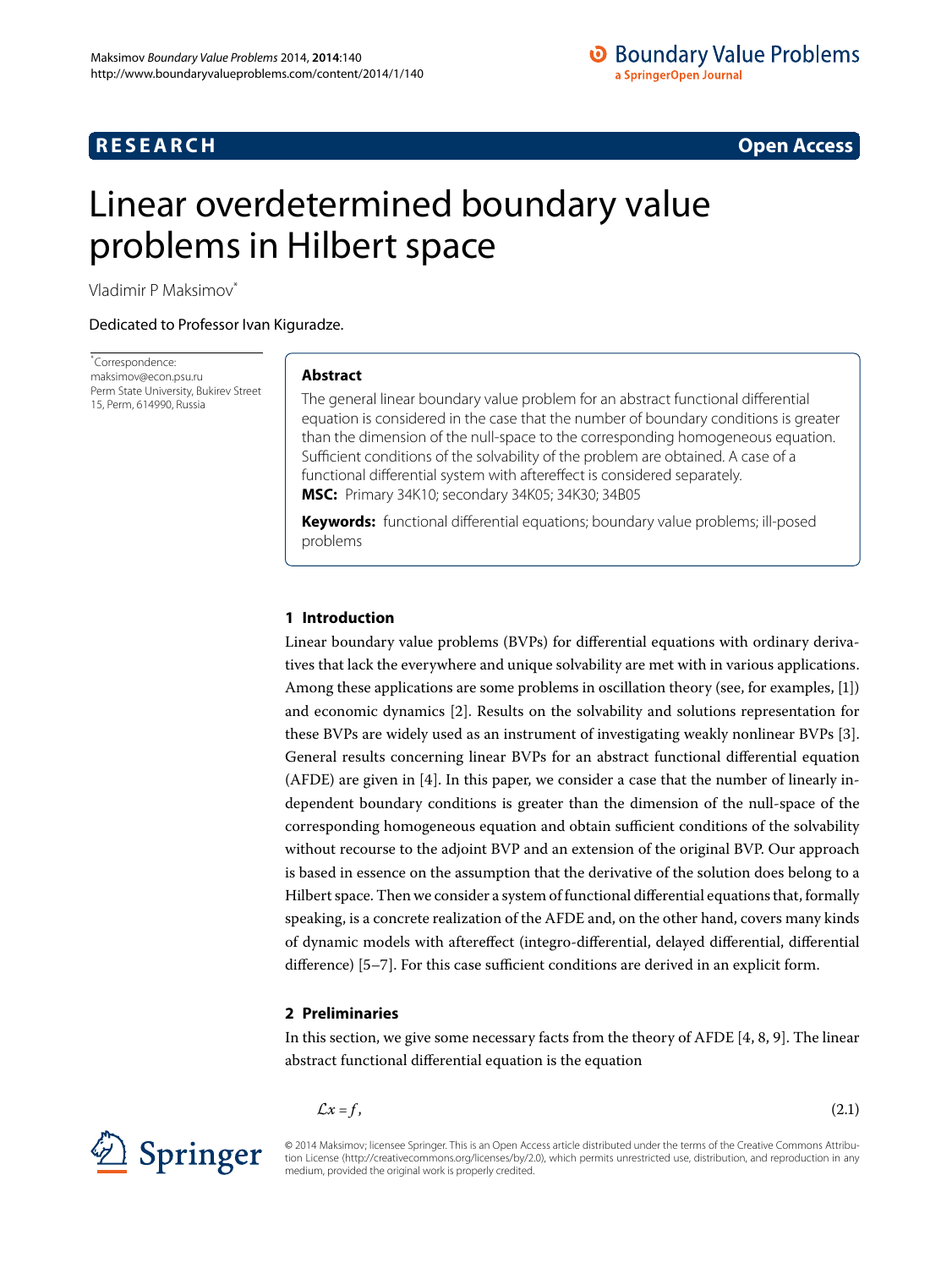where  $\mathcal{L}: D \to B$  is a linear bounded operator, *D* and *B* are Banach spaces such that *D* is isomorphic to the direct product  $B \times R^n$ . Let us denote by  $\mathcal{J} = {\Lambda, Y} : B \times R^n \to D$  and isomorphism and let  $\mathcal{J}^{-1} = [\delta, r]$ .

A linear operator acting from the direct product  $B \times R^n$  of the Banach spaces *B* and  $R^n$ into a Banach space  $D$  is defined by a pair of linear operators  $\Lambda:B\to D$  and  $Y:R^n\to D$ in such a way that

<span id="page-1-3"></span>
$$
\{\Lambda, Y\}\{z, \beta\} = \Lambda z + Y\beta, \quad z \in B, \beta \in \mathbb{R}^n. \tag{2.2}
$$

A linear operator acting from a space *D* into a direct product  $B \times R^n$  is defined by a pair of linear operators  $\delta$  :  $D \rightarrow B$  and  $r : D \rightarrow R^n$  so that

$$
[\delta, r]x = \{\delta x, rx\}, \quad x \in D. \tag{2.3}
$$

Under the norm

<span id="page-1-0"></span>
$$
\left\|\left\{z,\beta\right\}\right\|_{B\times R^n}=\|z\|_B+|\beta|,
$$

the space  $B \times R^n$  is Banach (here and in what follows,  $|\cdot|$  denotes a norm in  $R^n$ ). If the bounded operator  $\{\Lambda, Y\} : B \times R^n \to D$  is the inverse to the bounded operator  $[\delta, r] : D \to D$  $B \times R^n$ , then

$$
x = \Lambda \delta x + Yrx, \quad x \in D,\tag{2.4}
$$

 $\delta(\Lambda z + Y\beta) = z$ ,  $r(\Lambda z + Y\beta) = \beta$ ,  $\{z, \beta\} \in B \times R^n$ . Hence

<span id="page-1-1"></span>
$$
\Lambda \delta + Yr = I, \qquad \delta \Lambda = I, \qquad \delta Y = 0, \qquad r\Lambda = 0, \qquad rY = I,
$$

where *I* is the identity operator. We will identify the finite-dimensional operator  $Y : R^n \to$ *D* with a vector  $(y_1, \ldots, y_n)$ ,  $y_i \in D$ , such that  $Y\beta = \sum_{i=1}^n y_i \beta^i$ ,  $\beta = \text{col}\{\beta^1, \ldots, \beta^n\}$ .

Denote the components of the vector functional *r* by  $r^1, \ldots, r^n$ . If  $\ell = [\ell^1, \ldots, \ell^m] : D \rightarrow$ *R*<sup>*m*</sup> is a linear vector functional, and *X* = ( $x_1, \ldots, x_n$ ) is a vector with components  $x_i \in D$ , then *lX* denotes the  $m \times n$ -matrix, whose columns are the values of the vector functional *l* on the components of *X* :  $lX = (l^ix_j), i = 1, ..., m; j = 1, ..., n$ .

Applying  $\mathcal L$  to both parts of (2[.](#page-1-0)4), we obtain the decomposition

<span id="page-1-2"></span>
$$
\mathcal{L}x = Q\delta x + Arx,\tag{2.5}
$$

where  $Q = \mathcal{L}\Lambda : B \to B$  is the principal part, and  $A = \mathcal{L}Y : R^n \to B$  is the finite-dimensional part of  $\mathcal L$ [.](#page-1-0) Similarly, by application of  $\ell$  to the two parts of (2.4), we get

$$
\ell x = \Phi \delta x + \Psi r x, \tag{2.6}
$$

where  $\Phi : B \to R^m$  is a linear bounded vector functional.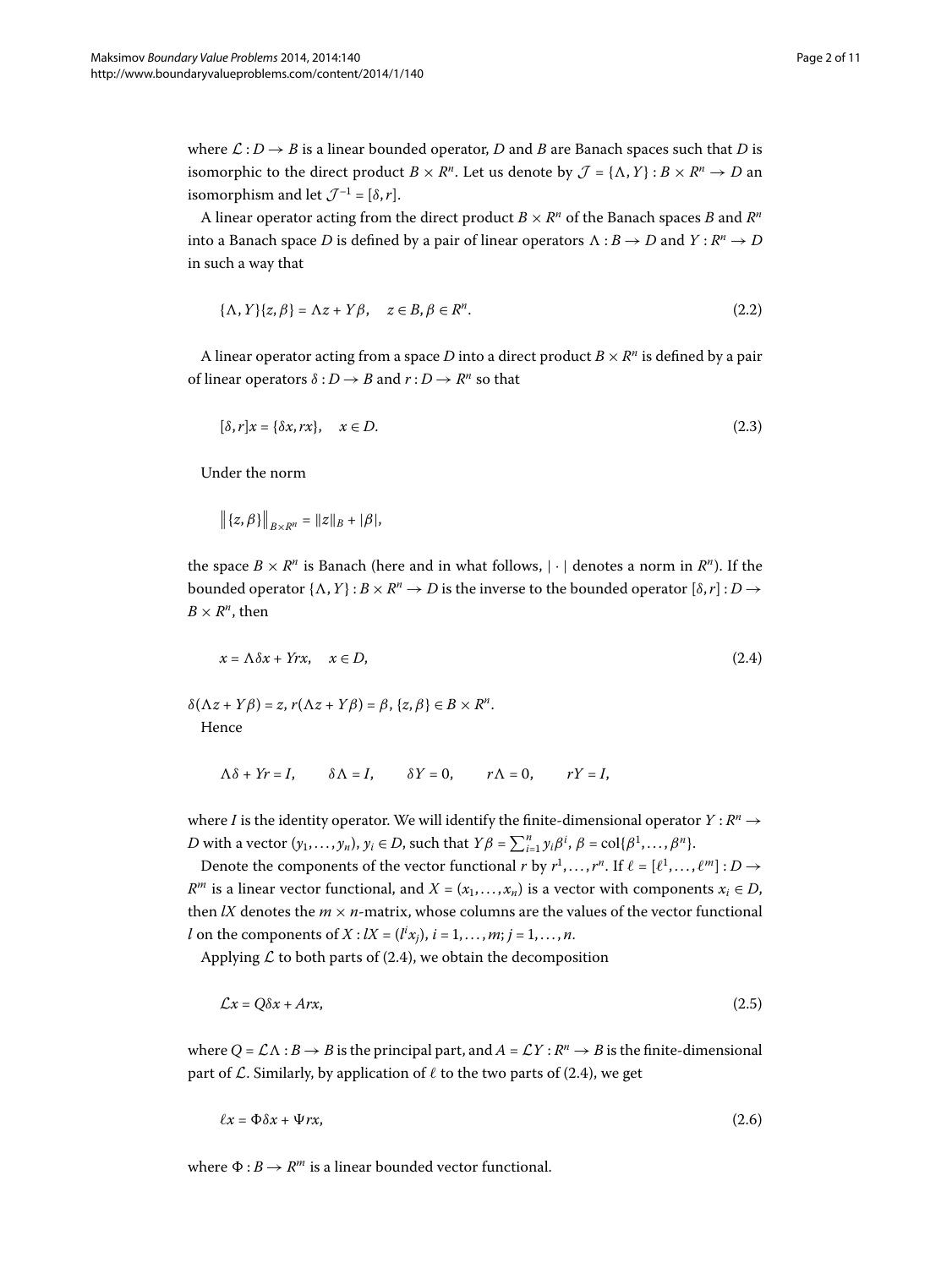Let  $\ell = [\ell^1, ..., \ell^m] : D \to R^m$  be a linear bounded vector functional with linearly independent components,  $\gamma = \text{col}(\gamma^1, \dots, \gamma^m) \in R^m$ . The system

<span id="page-2-1"></span><span id="page-2-0"></span>
$$
\mathcal{L}x = f, \qquad \ell x = \gamma \tag{2.7}
$$

is called a *linear boundary value problem*.

Taking into account (2[.](#page-2-0)5) and (2.6), we can rewrite BVP (2.7) in the form

$$
\begin{pmatrix} Q & A \\ \Phi & \Psi \end{pmatrix} \begin{pmatrix} \delta x \\ rx \end{pmatrix} = \begin{pmatrix} f \\ \gamma \end{pmatrix}.
$$
 (2.8)

The operator

$$
\begin{pmatrix} Q^* & \Phi^* \\ A^* & \Psi^* \end{pmatrix} : B^* \times (R^m)^* \to B^* \times (R^n)^*
$$

is the adjoint one to the operator

<span id="page-2-3"></span>
$$
\begin{pmatrix} Q & A \\ \Phi & \Psi \end{pmatrix} : B \times R^n \to B \times R^m.
$$

Taking into account the isomorphism between the spaces  $B^* \times (R^n)^*$  and  $D^*$ , we therefore call the equation

<span id="page-2-2"></span>
$$
\begin{pmatrix} Q^* & \Phi^* \\ A^* & \Psi^* \end{pmatrix} \begin{pmatrix} \omega \\ \beta \end{pmatrix} = \begin{pmatrix} g \\ \eta \end{pmatrix}
$$
 (2.9)

the adjoint equation to the problem  $(2.8)$ .

In the sequel it is assumed that the so-called principal BVP

$$
\mathcal{L}x = f, \qquad rx = \alpha \tag{2.10}
$$

is uniquely solvable for any  $f \in B$ ,  $\alpha \in R^n$ . Recall that in such a case we have the representation  $[8]$  $[8]$  (Theorem 1.16, p.11)

$$
x = X\alpha + Gf \tag{2.11}
$$

to the solution of  $(2.10)$  $(2.10)$  $(2.10)$  with *X* called the fundamental vector and *G* called the Green operator.

Problem (2.7) covers a wide class of BVPs for ordinary differential systems, differen-tial delay systems, some singular and impulsive systems [7[\]](#page-10-5). This problem is well-posed if *m* = *n*. In such a situation, BVP (2.7) is uniquely solvable for any  $f \in B$  and  $\gamma \in R^n$  if and only if the matrix

$$
\ell X = (\ell x^1, \ldots, \ell x^n),
$$

where  $x^j$  is the *j*th element of *X*, is nonsingular, *i.e.* det  $\ell X \neq 0$ .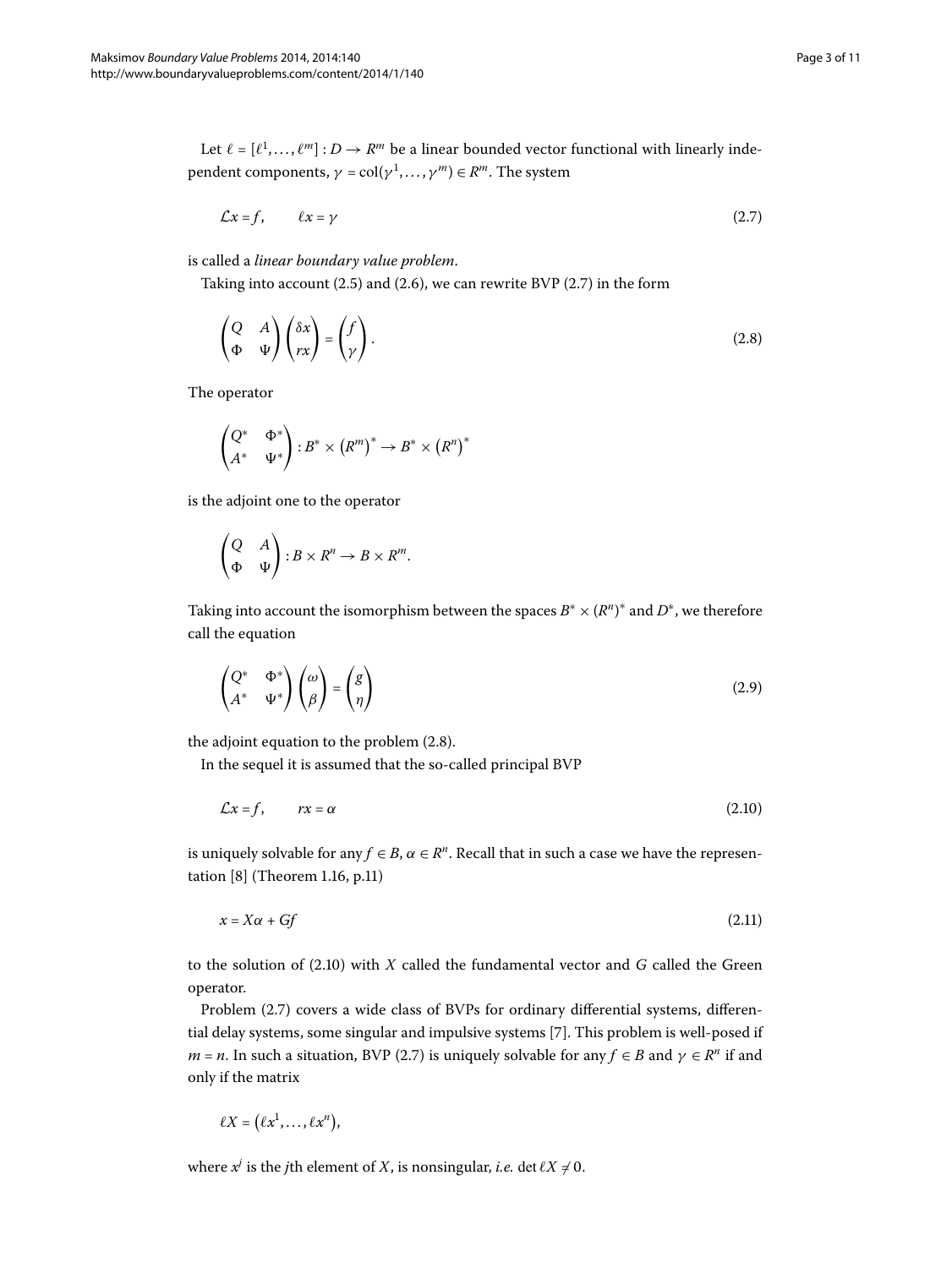<span id="page-3-2"></span>In the case that  $m > n$  BVP (2.7) lacks the everywhere and unique solvability, namely, it is solvable if and only if the right-hand side  $\{f, \gamma\} \in B \times R^m$  is orthogonal to all the solutions  $\{\omega, \beta\}$  of the homogeneous adjoint equation (2[.](#page-2-3)9), *i.e.*  $\omega f + \beta \gamma = 0$  [\[](#page-10-6)8] (Corollary 1.15, p.11).

In what follows we derive conditions of solvability for  $(2.7)$  in a more explicit form without recourse to the adjoint BVP. Our approach is based in essence on the assumption that the space *B* is a Hilbert space *H* with an inner product  $\langle \cdot, \cdot \rangle$ .

## **3 A case of AFDE**

Consider BVP (2.7) under the assumption that  $m = N > n$  and the system  $\ell^i : D \to R$ ,  $i =$ 1,..., N can be split into two subsystems  $\ell_1: D \to R^n$  and  $\ell_2: D \to R^{N-n}$  such that the BVP

<span id="page-3-0"></span>
$$
\mathcal{L}x = f, \qquad \ell_1 x = \gamma_1 \tag{3.1}
$$

is uniquely solvable. Without loss of generality we will consider that  $\ell_1$  is formed by the first *n* components of  $\ell$  and the elements of  $\gamma_1$  in (3[.](#page-3-0)1) are the corresponding components of *γ*. Thus  $\ell_2$  will stand for the final  $(N - n)$  components of  $\ell$ , and elements of  $\gamma_2 \in R^{N-n}$ are defined as the final  $(N - n)$  components of  $\gamma$ . For  $\alpha \in R^q$ ,  $\alpha = col(\alpha^1, \dots, \alpha^q)$ , we put  $\lfloor \alpha \rfloor^j = \alpha^j$ . Thus in the cases that a vector *V* is expressed by a complicated formula we will use  $\lfloor V \rfloor$ <sup>*j*</sup> instead of  $V$ <sup>*j*</sup> to indicate the *j*th component of *V*.

Define the vector functional  $\lambda : H \to R^{N-n}$ ,  $\lambda = col(\lambda^1, ..., \lambda^{N-n})$  by the equality

$$
\lambda = \ell_2 G - (\ell_2 X)(\ell_1 X)^{-1} \ell_1 G
$$

and preserve the symbol  $\lambda^j$  for an element of  $H$  that generates the functional  $\lambda^j$ : for any  $f \in H$ 

$$
\lambda^j f = \langle \lambda^j, f \rangle.
$$

Let us define the  $(N - n) \times (N - n)$ -matrix  $W = \{w_{jk}\}_{j,k=1,\dots,N-n}$  by the equalities

$$
w_{jk} = \langle \lambda^j, \lambda^k \rangle, \quad j, k = 1, \dots, N - n.
$$

**Theorem 1** Let W be nonsingular. Then BVP (2.7) is solvable for any  $f \in H$  of the form

$$
f=f_0+\varphi,
$$

*where*

<span id="page-3-1"></span>
$$
f_0 = \sum_{k=1}^{N-n} \lambda^k \left[ W^{-1} \gamma_2 - W^{-1} (\ell_2 X) (\ell_1 X)^{-1} \gamma_1 \right]^k,
$$

*and*  $\varphi \in H$  *is arbitrary element that is orthogonal to each*  $\lambda^k$ ,  $k = 1, ..., N - n$ .

*Proof* The general solution of the equation  $\mathcal{L}x = f$  has the representation

$$
x = X\alpha + Gf \tag{3.2}
$$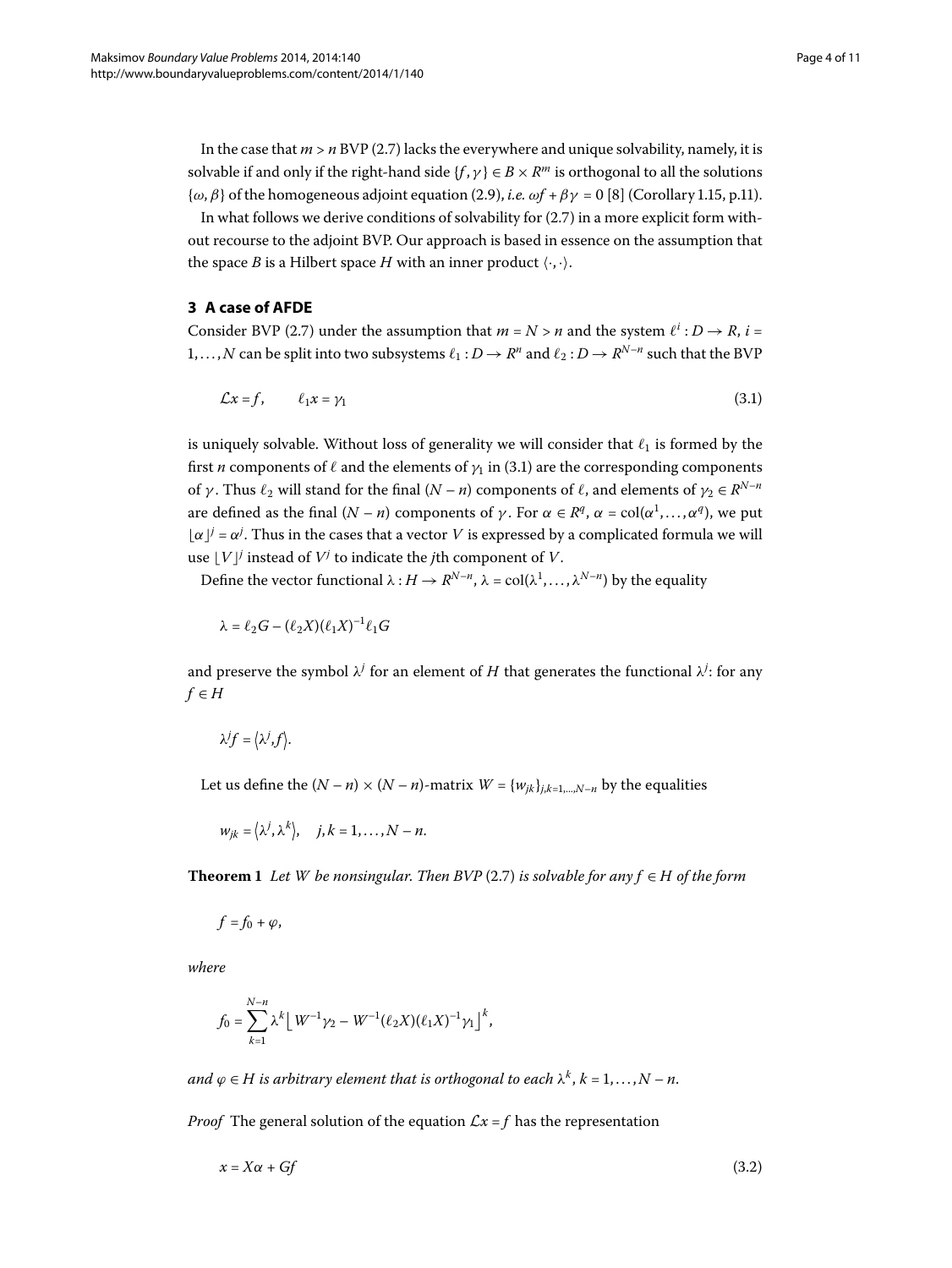with an arbitrary  $\alpha \in \mathbb{R}^n$ [.](#page-3-1) Apply  $\ell_1$  to both parts of (3.2):

$$
\ell_1 x = \ell_1 X \alpha + \ell_1 G f. \tag{3.3}
$$

By the unique solvability of BVP (3.1) the condition det  $\ell_1 X \neq 0$  holds, therefore the equation

<span id="page-4-0"></span>
$$
\ell_1 x \equiv \ell_1 X \alpha + \ell_1 G f = \gamma_1
$$

is uniquely solvable with respect to *α*:

$$
\alpha = (\ell_1 X)^{-1} \gamma_1 - (\ell_1 X)^{-1} \ell_1 G f.
$$

Hence, for any  $f \in H$ ,

$$
x = X(\ell_1 X)^{-1} \gamma_1 - X(\ell_1 X)^{-1} \ell_1 G f + G f \tag{3.4}
$$

is a solution to BVP (3[.](#page-3-0)1). Now we shall search for  $f \in H$  such that the corresponding *x* of the form (3[.](#page-4-0)4) satisfies the equality  $\ell_2 x = \gamma_2$ . For this purpose, apply  $\ell_2$  to both parts of  $(3.4):$  $(3.4):$  $(3.4):$ 

<span id="page-4-1"></span>
$$
\ell_2 x = (\ell_2 X)(\ell_1 X)^{-1} \gamma_1 - (\ell_2 X)(\ell_1 X)^{-1} \ell_1 G f + \ell_2 G f = \gamma_2.
$$

Rewrite this as the equation with respect to  $f \in H$ :

$$
(\ell_2 G - (\ell_2 X)(\ell_1 X)^{-1} \ell_1 G) f = \gamma_2 - (\ell_2 X)(\ell_1 X)^{-1} \gamma_1.
$$
\n(3.5)

The left-hand side of (3.5) defines a linear bounded vector functional  $\lambda$  over the space *H*:

$$
\lambda f = (\ell_2 G - (\ell_2 X)(\ell_1 X)^{-1} \ell_1 G) f \quad \forall f \in H,
$$
\n(3.6)

 $\lambda: H \to R^{N-n}$ ,  $\lambda = \text{col}(\lambda^1, \ldots, \lambda^{N-n})$  with components  $\lambda^j: H \to R$  that are linear bounded functionals. Therefore,

<span id="page-4-2"></span>
$$
\lambda^j f = \langle \lambda^j, f \rangle, \quad j = 1, \dots, N - n.
$$

Thus, for any  $f \in H$ , the representation

<span id="page-4-3"></span>
$$
f = \sum_{k=1}^{N-n} \lambda^k c_k + \varphi \tag{3.7}
$$

holds, where  $c_k$ ,  $k = 1, ..., N - n$  are constants and  $\varphi$  is orthogonal to  $\lambda^j$ :  $\langle \lambda^j, \varphi \rangle = 0$  for any  $j = 1, \ldots, N - n$ . Let us use the substitution (3.7) as applied to (3.5):

$$
\text{col}\left\{\sum_{k=1}^{N-n}(\lambda^1,\lambda^k)c_k,\ldots,\sum_{k=1}^{N-n}(\lambda^{N-n},\lambda^k)c_k\right\} = \gamma_2 - (\ell_2 X)(\ell_1 X)^{-1}\gamma_1. \tag{3.8}
$$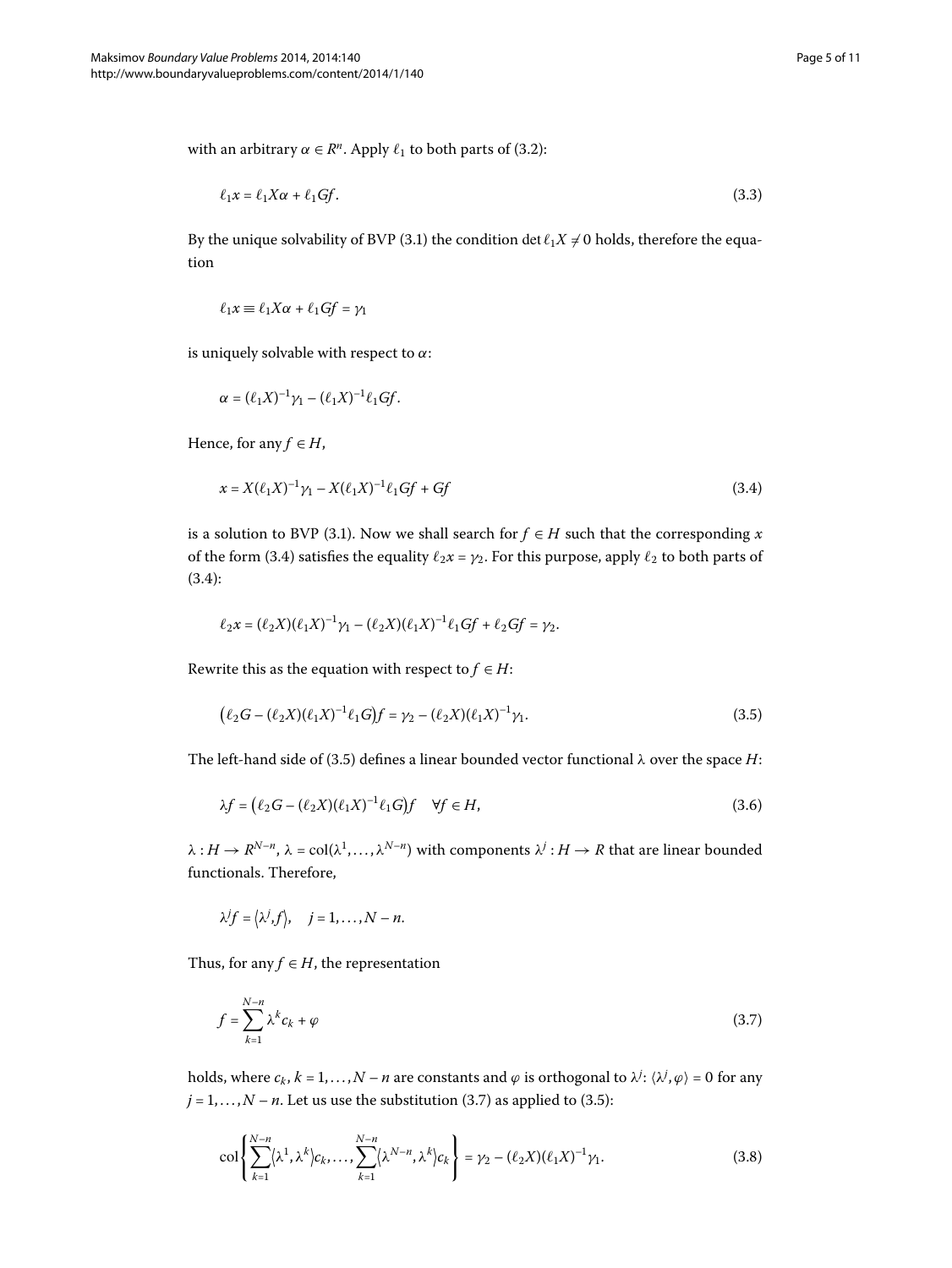Put  $c = col(c_1, \ldots, c_{N-n})$ . Then (3.8) takes the form

$$
Wc = \gamma_2 - (\ell_2 X)(\ell_1 X)^{-1} \gamma_1,
$$

and hence

$$
c = W^{-1} \gamma_2 - W^{-1} (\ell_2 X) (\ell_1 X)^{-1} \gamma_1.
$$

To complete the proof, it remains now to substitute *c* into (3.7).  $\Box$ 

<span id="page-5-0"></span>

## **4 A case of systems with aftereffect**

In this section, we consider a system of functional differential equations with aftereffect that, formally speaking, is a concrete realization of the AFDE, and, on the other hand, it covers many kinds of dynamic models with aftereffect (integro-differential, delayed differential, differential difference)  $[2, 6, 10]$  $[2, 6, 10]$  $[2, 6, 10]$ .

Despite the case considered in Sections 2, 3 is more general, we derive here conditions of the solvability in detail since the corresponding transformations are based on the properties of operators and spaces as applied to the case under consideration.

Let us introduce the functional spaces where operators and equations are considered. Fix a segment  $[0, T] \subset R$ . By  $L_2^n = L_2^n[0, T]$  we denote the Hilbert space of square summable functions  $v : [0, T] \to R^n$  endowed with the inner product  $(u, v) = \int_0^T u'(t)v(t) dt$  ( $\cdot'$  is the symbol of transposition). The space  $AC_2^n$  =  $AC_2^n$  [0, *T*] is the space of absolutely continuous functions  $x : [0, T] \to R^n$  such that  $\dot{x} \in L_2^n$  with the norm  $||x||_{AC_2^n} = |x(0)| + \sqrt{(\dot{x}, \dot{x})}$ , where  $| \cdot |$  stands for the norm of *R<sup>n</sup>*. Thus we have here *D* = *AC*<sup>*n*</sup>, *H* = *L*<sup>*n*</sup>, *AC*<sup>*n*</sup>  $\cong L_2^n \times R^n$ , and  $x(t) = \int_0^t z(s) ds + x(0), (\Lambda z)(t) = \int_0^t z(s) ds, Y = I, \delta x = \dot{x}, rx = x(0) \text{ (see (2.2)-(2.4))}.$  $x(t) = \int_0^t z(s) ds + x(0), (\Lambda z)(t) = \int_0^t z(s) ds, Y = I, \delta x = \dot{x}, rx = x(0) \text{ (see (2.2)-(2.4))}.$  $x(t) = \int_0^t z(s) ds + x(0), (\Lambda z)(t) = \int_0^t z(s) ds, Y = I, \delta x = \dot{x}, rx = x(0) \text{ (see (2.2)-(2.4))}.$ 

Consider the functional differential equation

$$
\mathcal{L}x \equiv \dot{x} - \mathcal{K}\dot{x}, \qquad -A(\cdot)x(0) = f,\tag{4.1}
$$

where the linear bounded operator  $\mathcal{K}: L_2^n \to L_2^n$  is defined by

$$
(\mathcal{K}z)(t)=\int_0^t K(t,s)z(s)\,ds,\quad t\in[0,T],
$$

the elements  $k_{ij}(t, s)$  of the kernel  $K(t, s)$  are measurable on the set  $0 \le s \le t \le T$  and such that  $|k_{ij}(t,s)| \leq u(t)v(s)$ ,  $i, j = 1, ..., n$ ,  $u, v \in L_2^1[0, T]$ ,  $(n \times n)$ -matrix *A* has elements that are square summable on [0, *T*]. Therefore, we have here  $Q = I - K$ ,  $Arx = A(\cdot)x(0)$  (see (2.5)).

Recall that, under some natural assumptions, the following equations can be rewritten in the form  $(4.1)$  $(4.1)$  $(4.1)$ :

• the differential equation with concentrated delay

$$
\dot{x}(t) - P(t)x[h(t)] = f(t)
$$

(here, for any measurable function  $h: [0, T] \to \mathbb{R}^1$  such that  $h(t) \le t, t \in [0, T]$ ,  $x[h(t)]$ stands for a given function  $g(t)$  if  $h(t) < 0$ );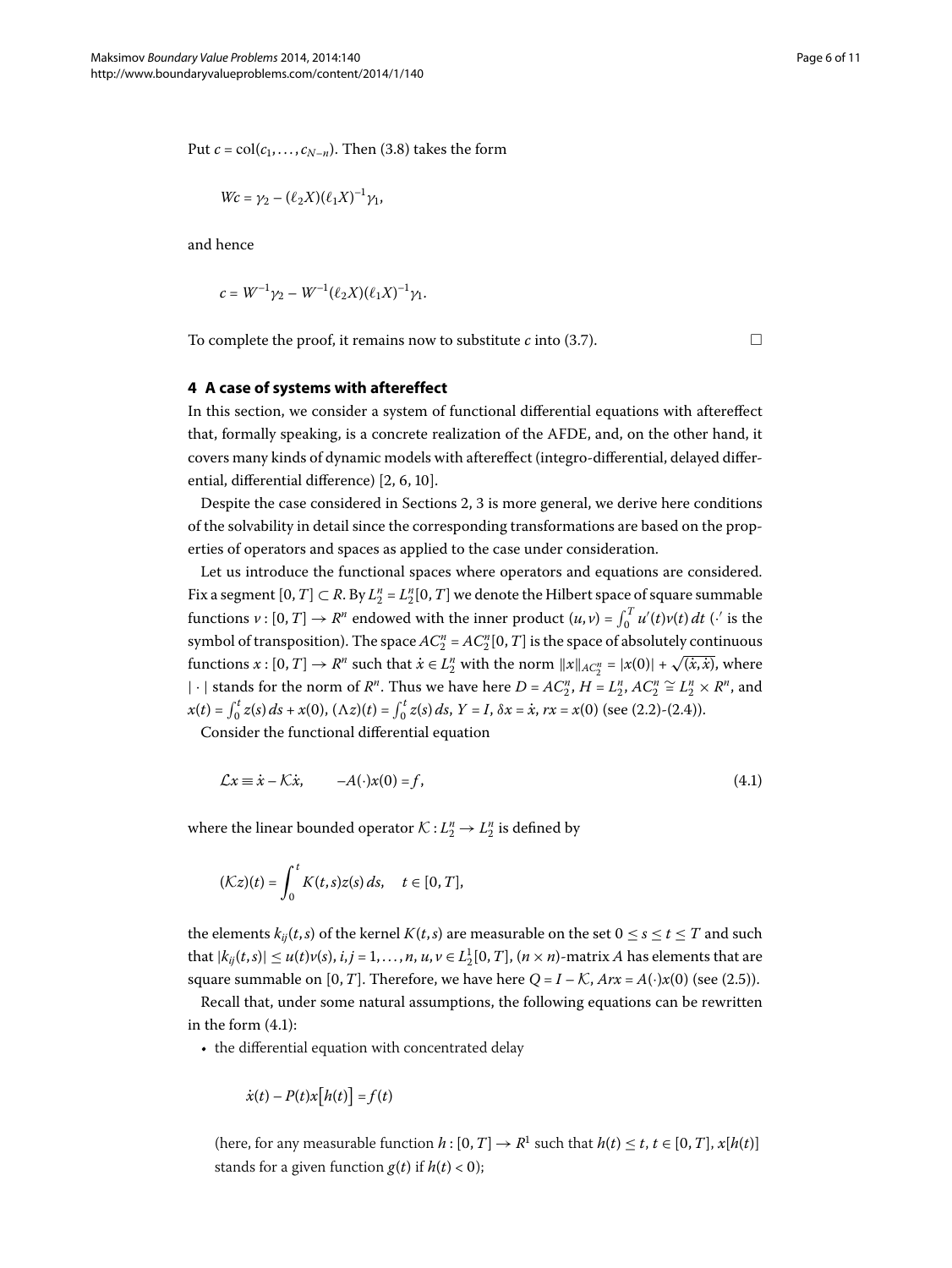$$
\dot{x}(t) - \int_0^t d_s H(t,s)x(s) = f(t)
$$

(with the Stieltjes integral);

• the integro-differential equation

$$
\dot{x}(t) - \int_0^t F(t,s)x(s) \, ds = f(t).
$$

In what follows we will use some results from  $[5, 8, 11, 12]$  $[5, 8, 11, 12]$  $[5, 8, 11, 12]$  concerning (4.1). The homo-geneous equation (4[.](#page-5-0)1)  $(f(t) = 0, t \in [0, T])$  has the fundamental  $(n \times n)$ -matrix  $X(t)$ :

$$
X(t) = E_n + V(t),
$$

where  $E_n$  is the identity  $(n \times n)$ -matrix, each column  $v_i(t)$  of the  $(n \times n)$ -matrix  $V(t)$  is a unique solution to the Cauchy problem

$$
\dot{v}(t) = \int_0^t K(t,s)\dot{v}(s) \, ds + a_i(t), \qquad v(0) = 0, \quad t \in [0,T],
$$

where  $a_i(t)$  is the *i*th column of *A*.

The solution of (4.1) with the initial condition  $x(0) = 0$  has the representation

$$
x(t) = (Cf)(t) = \int_0^t C(t,s)f(s) ds,
$$

where  $C(t,s)$  is the Cauchy matrix of the operator  $\mathcal L$ . This matrix can be defined (and constructed) as the solution to

<span id="page-6-1"></span>
$$
\frac{\partial}{\partial t}C(t,s)=\int_{s}^{t}K(t,\tau)\frac{\partial}{\partial \tau}C(\tau,s)\,d\tau+K(t,s),\quad 0\leq s\leq t\leq T,
$$

under the condition  $C(s, s) = E_n$ .

The matrix  $C(t, s)$  is expressed in terms of the resolvent kernel  $R(t, s)$  of the kernel  $K(t, s)$ . Namely,

<span id="page-6-0"></span>
$$
C(t,s) = E_n + \int_s^t R(\tau,s) d\tau.
$$
\n(4.2)

Thus  $\frac{\partial}{\partial t} C(t,s) = R(t,s)$ , and the above equation for  $\frac{\partial}{\partial t} C(t,s)$  is the well-known relationship between the kernel  $K(t, s)$  and its resolvent kernel  $R(t, s)$ .

The general solution of  $(4.1)$  has the form

$$
x(t) = X(t)\alpha + \int_0^t C(t,s)f(s) ds,
$$
\n(4.3)

with an arbitrary  $\alpha \in R^n$ .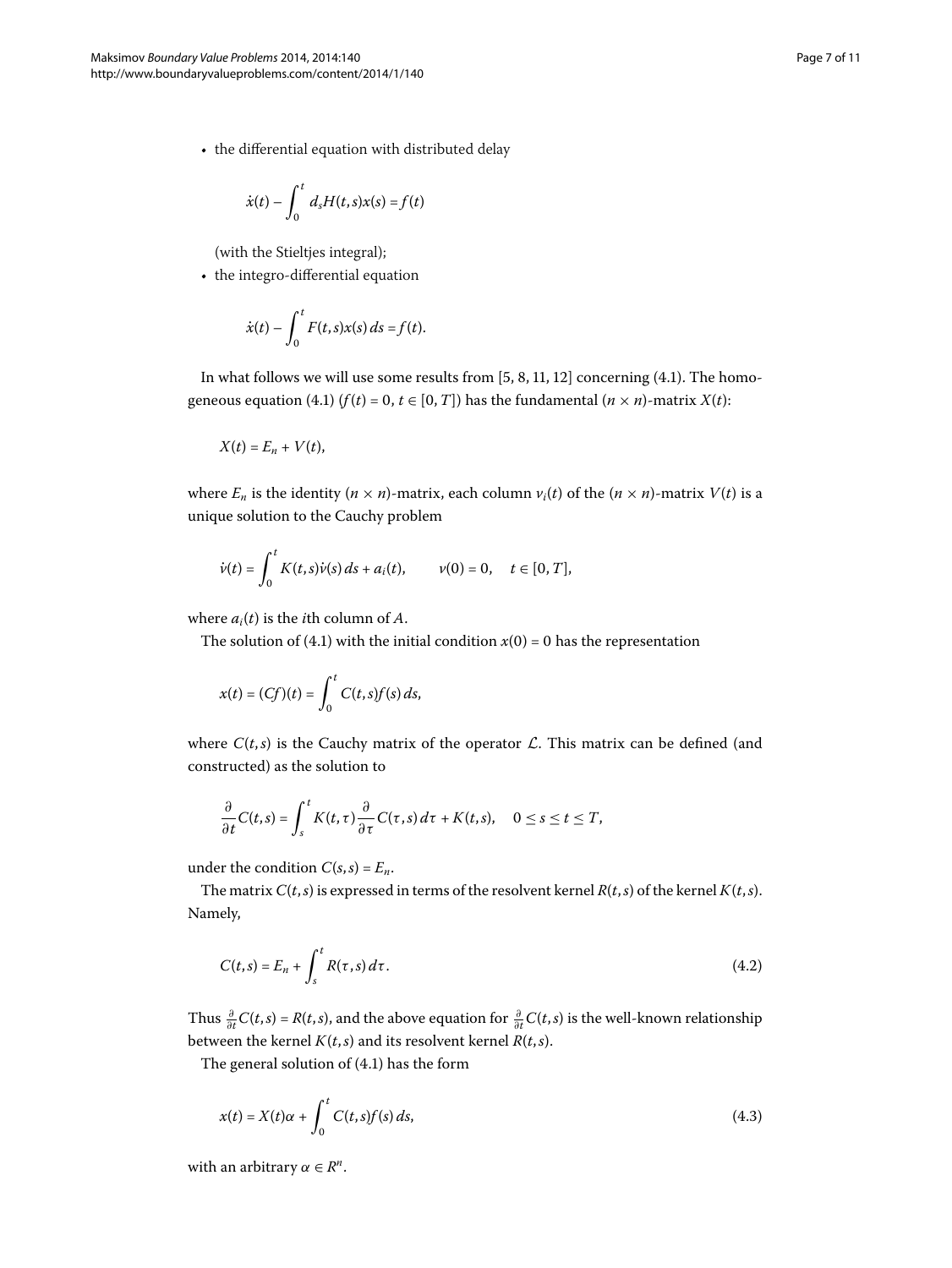The general linear BVP is the system  $(4.1)$  $(4.1)$  $(4.1)$  supplemented by linear boundary conditions

<span id="page-7-2"></span><span id="page-7-0"></span>
$$
\ell x = \gamma, \quad \gamma \in \mathbb{R}^N, \tag{4.4}
$$

where  $\ell$  :  $AC_2^n \rightarrow R^N$  is a linear bounded vector functional. Let us recall the representation of  $\ell$ :

$$
\ell x = \int_0^T \Phi(s) \dot{x}(s) \, ds + \Psi x(0). \tag{4.5}
$$

Here  $\Psi$  is a constant  $(N \times n)$ -matrix,  $\Phi$  is  $(N \times n)$ -matrix with elements that are square summable on [0, *T*]. We assume that the components  $\ell^i : AC_2^n \to R$ ,  $i = 1,...,N$  of  $\ell$  are linearly independent.

BVP (4.1), (4.4) is well-posed if  $N = n$ . In such a situation, the BVP is uniquely solvable for any  $f \in L_2^n[0, T]$  and  $\gamma \in R^n$  if and only if the matrix

$$
\ell X = (\ell X^1, \ldots, \ell X^n),
$$

where  $X^j$  is the *j*th column of *X*, is nonsingular, *i.e.* det  $\ell X \neq 0$ . It should be noted that this condition cannot be verified immediately because *X* cannot be (as a rule) evaluated explicitly. In addition, even if *X* were known, then the elements of  $\ell X$ , generally speaking, could not be evaluated explicitly. By the theorem about inverse operators, the matrix *X* is invertible if one can find an invertible matrix  $\Gamma$  such that  $\|\ell X - \Gamma\| < 1/\|\Gamma^{-1}\|$ . As has been shown in [\[](#page-10-12)13], such a matrix  $\Gamma$  for the invertible matrix  $\ell X$  always can be found among the matrices  $\Gamma = \bar{\ell} \bar{X}$ , where  $\bar{\ell}: A C_2^n \to R^n$  is a vector functional near  $\ell$ , and  $\bar{X}$  is an approximation of *X*. That is why the basis of the so-called constructive study of linear BVPs includes a special technique of approximate constructing the solutions to FDE with guaranteed explicit error bounds as well as the reliable computing experiment (RCE)  $[2, 1]$  $[2, 1]$  $[2, 1]$ 10[,](#page-10-9) 13] which opens a way to the computer-assisted study of BVPs.

We assume in the sequel that  $N > n$  and the system  $\ell^i : AC_2^n \to R$ ,  $i = 1, ..., N$  can be split into two subsystems  $\ell_1$ :  $AC_2^n \rightarrow R^n$  and  $\ell_2$ :  $AC_2^n \rightarrow R^{N-n}$  such that the BVP

<span id="page-7-1"></span>
$$
\mathcal{L}x = f, \qquad \ell_1 x = \gamma_1 \tag{4.6}
$$

is uniquely solvable. Without loss of generality we will consider that  $\ell_1$  is formed by the first *n* components of  $\ell$  and the elements of  $\gamma_1$  in (4.6) are the corresponding components of *γ*. Thus  $\ell_2$  will stand for the final  $(N - n)$  components of  $\ell$ , and elements of  $\gamma_2 \in R^{N-n}$ are defined as the final  $(N - n)$  components of  $\gamma$ . Let us write  $\ell_1$  in the form

$$
\ell_1 x = \int_0^T \Phi_1(s) \dot{x}(s) \, ds + \Psi_1 x(0), \tag{4.7}
$$

where  $\Phi_1(s)$  and  $\Psi_1$  are the corresponding rows of  $\Phi(s)$  and  $\Psi$ , respectively. Similarly,

$$
\ell_2 x = \int_0^T \Phi_2(s) \dot{x}(s) \, ds + \Psi_2 x(0). \tag{4.8}
$$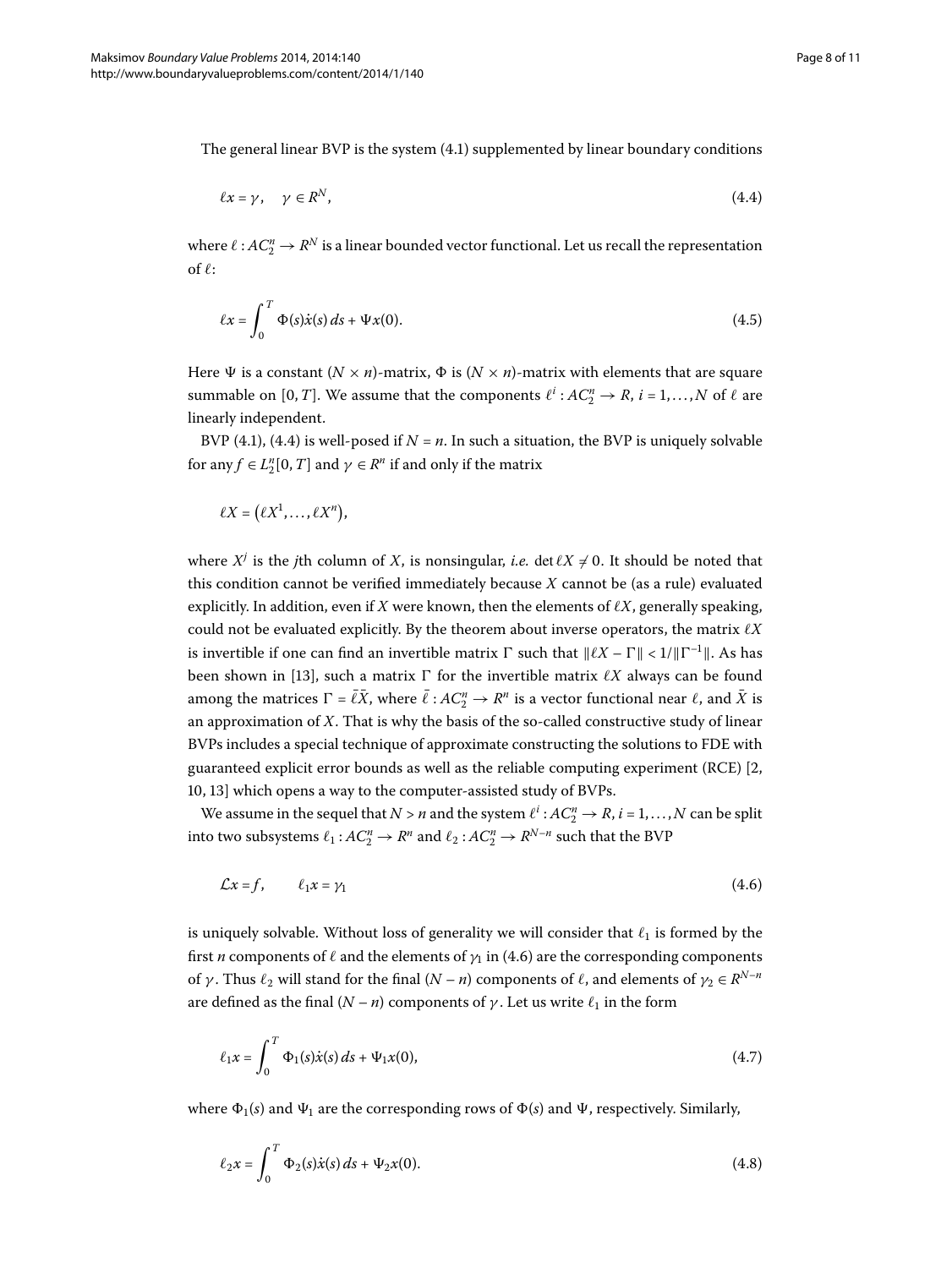<span id="page-8-2"></span>Put

<span id="page-8-0"></span>
$$
\Theta_i(s) = \Phi_i(s) + \int_s^T \Phi_i(\tau) C'_\tau(\tau, s) d\tau, \quad i = 1, 2,
$$
\n(4.9)

and

$$
F(s) = \Theta_2(s) - (\ell_2 X)(\ell_1 X)^{-1} \Theta_1(s). \tag{4.10}
$$

**Theorem 2** Let the matrix  $W = \int_0^T F(s)F'(s) ds$ , where F is defined by (4.10), be nonsingu-*lar[.](#page-5-0) Then BVP* (4.1), (4.4) *is solvable for all*  $f \in L_2^n[0, T]$  *of the form* 

$$
f(t) = f_0(t) + \varphi(t),
$$

*where*

$$
f_0(t) = F'(t) \left[ W^{-1} \gamma_2 - W^{-1} (\ell_2 X) (\ell_1 X)^{-1} \gamma_1 \right],
$$

and  $\varphi(\cdot) \in L_2^n$  is an arbitrary function that is orthogonal to each column of  $F'(\cdot)$ :

$$
\int_0^T F(s)\varphi(s)\,ds=0.
$$

*Proof* Let us apply  $\ell_1$  to both parts of (4.3):

$$
\ell_1 x = \ell_1 X \alpha + \ell_1 C f.
$$

In virtue of the unique solvability of BVP (4.6), the condition det  $\ell_1 X \neq 0$  holds, therefore the equation

<span id="page-8-1"></span>
$$
\ell_1 x \equiv \ell_1 X \alpha + \ell_1 C f = \gamma_1
$$

is uniquely solvable with respect to *α*:

$$
\alpha = (\ell_1 X)^{-1} \gamma_1 - (\ell_1 X)^{-1} \ell_1 C f.
$$

Hence, for any  $f \in L_2^n[0, T]$ ,

$$
x = X(\ell_1 X)^{-1} \gamma_1 - X(\ell_1 X)^{-1} \ell_1 C f + C f \tag{4.11}
$$

is a solution to BVP (4.6). Now we shall search for  $f \in L_2^n[0,T]$  such that the corresponding *x* of the form (4.11) satisfies the equality  $\ell_2 x = \gamma_2$ . For this purpose, apply  $\ell_2$  to both parts of  $(4.11)$ :

$$
\ell_2 x = (\ell_2 X)(\ell_1 X)^{-1} \gamma_1 - (\ell_2 X)(\ell_1 X)^{-1} \ell_1 C f + \ell_2 C f = \gamma_2,
$$

or

$$
\ell_2 C f - (\ell_2 X)(\ell_1 X)^{-1} \ell_1 C f = \gamma_2 - (\ell_2 X)(\ell_1 X)^{-1} \gamma_1.
$$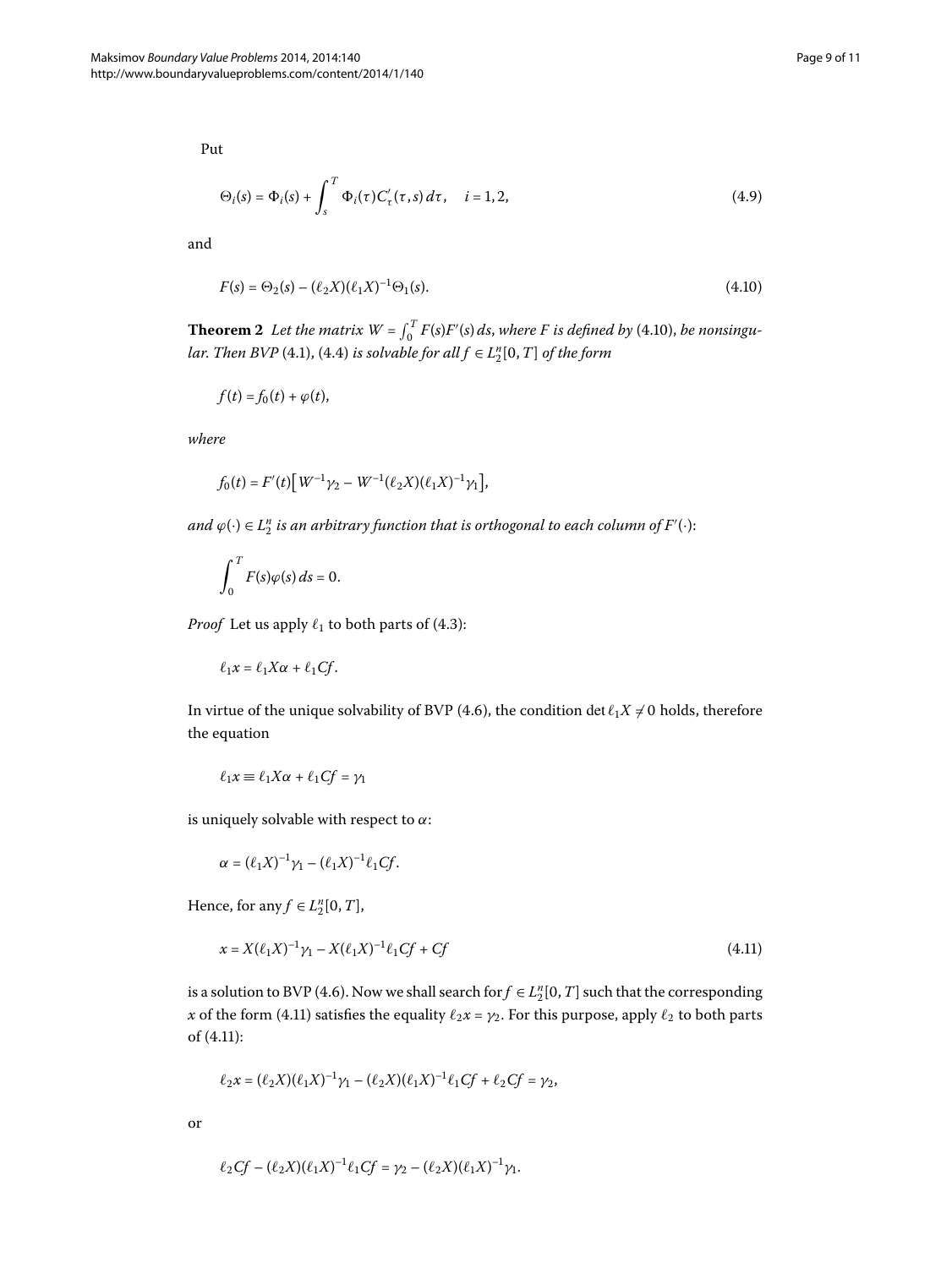Now we show that the left-hand side of the latter equality can be written, for all *f* ∈  $L_2^n[0,T]$ , in the form

$$
\ell_2 C f - (\ell_2 X)(\ell_1 X)^{-1} \ell_1 C f = \int_0^T F(s) f(s) \, ds \tag{4.12}
$$

with a  $((N - n) \times n)$ -matrix *F* whose columns belong to  $L_2^{N-n}[0, T]$ .

An explicit form of *F* is simple to derive by elementary transformations taking into account (4.5) and the properties of the Cauchy matrix. To do this, first note that

$$
\frac{d}{dt}\bigg\{\int_0^t C(t,s)f(s)\,ds\bigg\} = \int_0^t C'_t(t,s)f(s)\,ds + f(t).
$$

This follows from (4[.](#page-6-1)2) and the equality  $C'_t(t,s) = R(t,s)$ . Next, we have

$$
\ell_1 C f = \int_0^T \Phi_1(s) \int_0^s C'_s(s, \tau) f(\tau) d\tau ds + \int_0^T \Phi_1(s) f(s) ds \n= \int_0^T \int_\tau^T \Phi_1(s) C'_s(s, \tau) ds f(\tau) d\tau + \int_0^T \Phi_1(s) f(s) ds \n= \int_0^T \int_s^T \Phi_1(\tau) C'_\tau(\tau, s) d\tau f(s) ds + \int_0^T \Phi_1(s) f(s) ds \n= \int_0^T \Theta_1(s) f(s) ds.
$$

Notice that the interchangeability of the order of integration in the iterated integrals above is proved in  $[11]$  $[11]$ . In a similar way,

$$
\ell_2 C f = \int_0^T \Theta_2(s) f(s) \, ds.
$$

Thus

<span id="page-9-1"></span><span id="page-9-0"></span>
$$
F(s) = \Theta_2(s) - (\ell_2 X)(\ell_1 X)^{-1} \Theta_1(s).
$$

Now it remains to find  $f \in L_2^n[0, T]$  such that

$$
\int_0^T F(s)f(s) \, ds = \gamma_2 - (\ell_2 X)(\ell_1 X)^{-1} \gamma_1. \tag{4.13}
$$

As is well known, any  $f \in L_2^n[0, T]$  can be represented in the form

$$
f(s) = F'(s) \cdot c + \varphi(s) \tag{4.14}
$$

with  $c \in R^{N-n}$  and  $\varphi \in L_2^n[0, T]$  such that  $\int_0^T F(s)\varphi(s) ds = 0$ . By virtue of the condition det  $W \neq 0$ , we obtain after substitution of (4[.](#page-9-0)14) into (4.13) that the vector  $c = W^{-1}\gamma_2$  –  $W^{-1}(\ell_2 X)(\ell_1 X)^{-1} \gamma_1$  gives the corresponding *f* (see (4[.](#page-9-0)14)) that solves (4.13). This completes the proof.  $\Box$